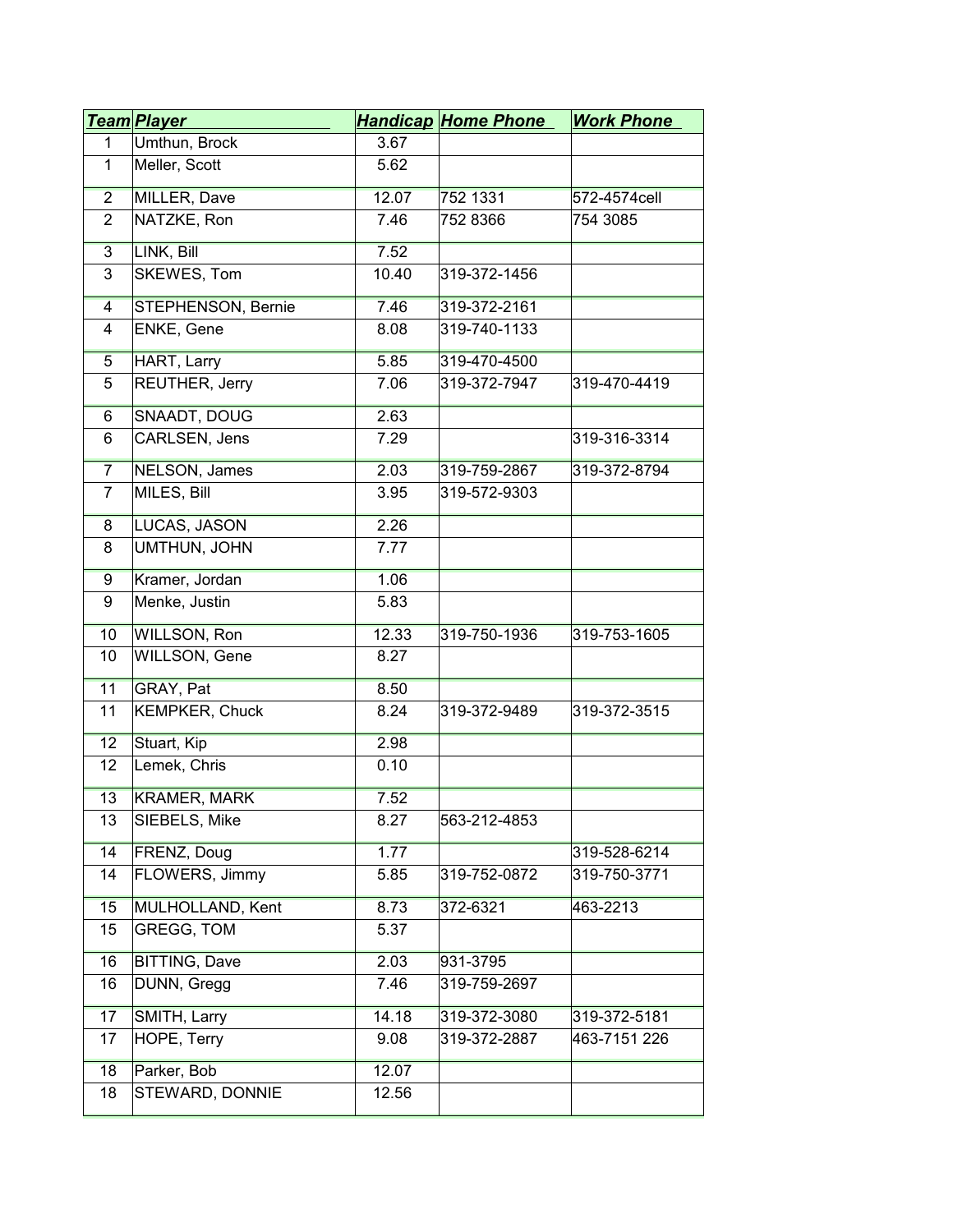| 19             | ROBU, Randy            | 9.94  |              |              |
|----------------|------------------------|-------|--------------|--------------|
| 19             | Snaadt, Rod            | 12.59 |              |              |
| 20             | <b>TRIPP, Larry</b>    | 7.06  | 319-572-2700 |              |
| 20             | LYONS, Curt            | 14.98 | 753 0076     |              |
| 21             | Prall, Bob             | 15.21 |              |              |
| 21             | DUKE, Dennis           | 15.70 | 759-6826     | 754 8415     |
| 22             | <b>OSMANSKI, Chuck</b> | 13.08 | 319-372-8622 | 319-316-3671 |
| 22             | <b>KELLER, Roger</b>   | 12.82 | 319-470-2386 | 319-376-5334 |
| 23             | Nelson, Phil           | 14.49 |              |              |
| 23             | Parker, Randy          | 6.57  |              |              |
| 24             | WILSON, Ryan           | 5.60  | 319-470-9269 |              |
| 24             | Thompson, Gary         | 9.45  |              |              |
| 25             | <b>STACK, TOM</b>      | 15.90 |              |              |
| 25             | Ranck, Darin           | 12.10 |              |              |
| 26             | Beelman, Jeremy        | 1.79  |              |              |
| 26             | Ott, Kyle              | 0.82  |              |              |
| 27             | Neuweg, DyLan          | 1.06  |              |              |
| 27             | Neuweg, Derek          | 6.81  |              |              |
| 28             | RYAN, Brandon          | 8.73  |              | 319-754-3434 |
| 28             | LINDER, Marv           | 9.69  | 309-873-2537 | 319-754-3090 |
| 29             | Holtkmap, Bobby        | 5.20  |              |              |
| 29             | BENDLAGE, Dan          | 11.38 | 217-242-5298 | 217-755-4350 |
| 30             | ENGEL, Jim             | 7.76  | 319-752-8076 | 750-0144cell |
| 30             | SCHNEIDER, Don         | 16.00 | 319-372-7328 |              |
| 31             | Carter, Shane          | 9.91  |              |              |
| 31             | Walker, Ron            | 11.92 |              |              |
| 32             | Burch, Brett           | 3.21  |              |              |
| 32             | Burch, Dick            | 12.82 |              |              |
|                |                        |       |              |              |
|                | <b>Substitutes</b>     |       |              |              |
| s <sub>6</sub> | Roy, Rob               | 12.54 |              |              |
| s7             | Schulte, Bill          | 6.78  |              |              |
| s8             | Holtkamp, Dave         | 16.00 |              |              |
| s9             | Jones, Trena           | 16.00 |              |              |
| s10            | Linder, Barb           | 9.20  |              |              |
| s11            | Goldstick, Jacob       | 6.32  |              |              |
| s12            | Messer, Mark           | 11.61 |              |              |
| s13            | Ritter, Mick           | 14.83 |              |              |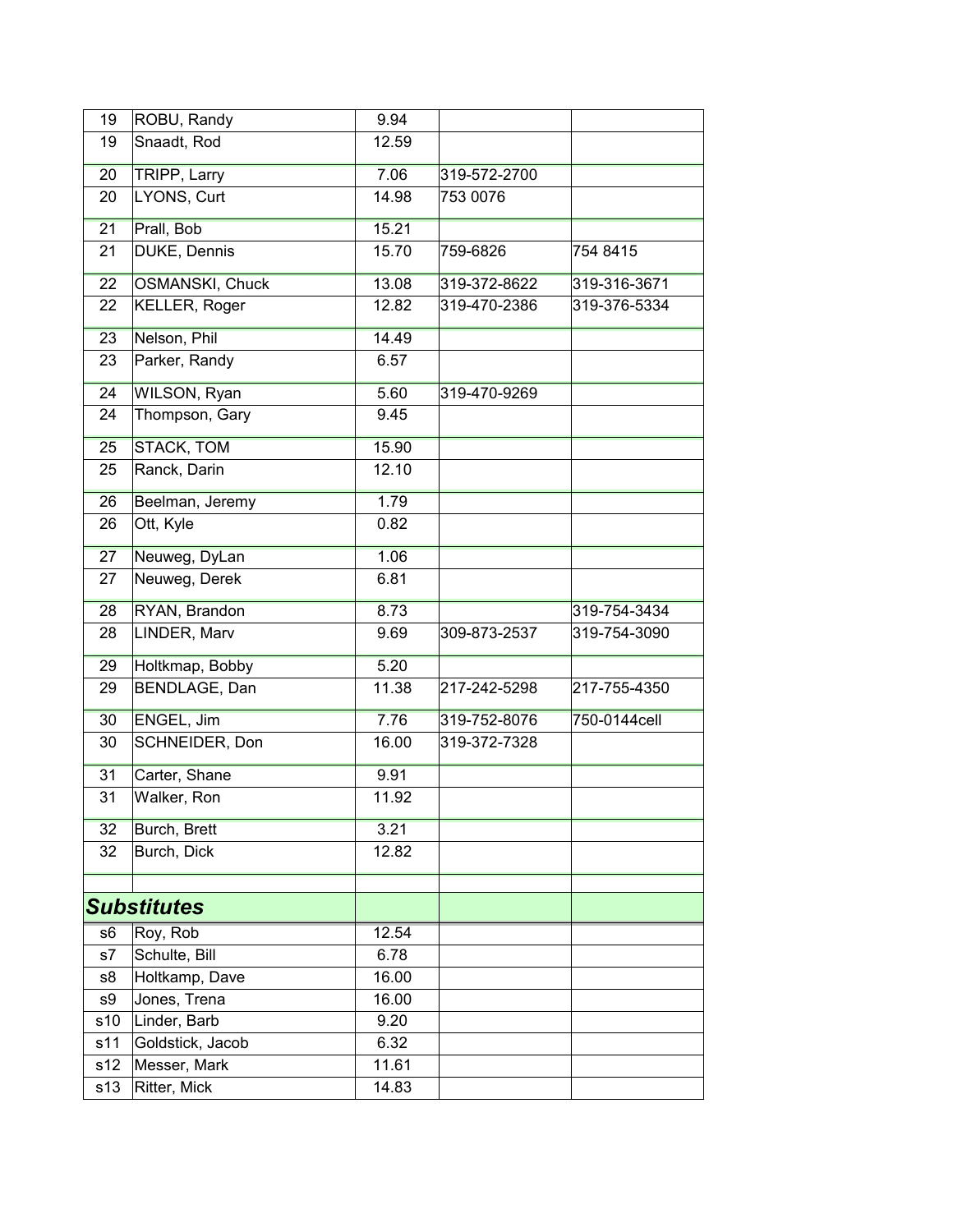| s14              | Featheringill, Kurt                    | 5.85  |  |
|------------------|----------------------------------------|-------|--|
| s <sub>15</sub>  | Dean, Marty                            | 2.05  |  |
| s16              | Nickel, Scott                          | 5.85  |  |
| s17              | Menke, Gary                            | 7.81  |  |
| s18              | Liuenig, Nate                          | 3.90  |  |
| s19              | 1, Travis                              | 6.78  |  |
| s20              | Linder, Barb                           | 0.00  |  |
| s21              | Stewart, Joe                           | 4.93  |  |
| s22              | Nelson, Zach                           | 14.49 |  |
| s23              | Kempker, Dustin                        | 7.81  |  |
| s24              | Spurgin, Lon                           | 5.85  |  |
| s25              | Wilkerson, Dave                        | 4.93  |  |
| s26              | Boyer, Travis                          | 0.00  |  |
| s27              | Wade, Brady                            | 8.73  |  |
| s28              | Alfred, Bob                            | 11.61 |  |
| s29              | Glasscock, Lonnie                      | 3.90  |  |
| s30              | Lemek, Jim                             | 13.56 |  |
| s31              | Cowles, Roger                          | 12.54 |  |
| s32              | Munoz, Jose                            | 12.54 |  |
| s33              | Hope, Andrew                           | 12.54 |  |
| s34              | Link, Steve                            | 6.78  |  |
| s35              | 1, Brennan                             | 10.69 |  |
|                  |                                        |       |  |
|                  |                                        |       |  |
|                  | <b>Team Names</b>                      |       |  |
| Team 1           | TEAM <sub>1</sub>                      |       |  |
| Team 2           | TEAM <sub>2</sub>                      |       |  |
| Team 3           | TEAM <sub>3</sub>                      |       |  |
| Team 4           | TEAM 4                                 |       |  |
| Team 5           | TEAM <sub>5</sub>                      |       |  |
| Team 6           | TEAM <sub>6</sub>                      |       |  |
| Team 7           | TEAM <sub>7</sub>                      |       |  |
|                  |                                        |       |  |
| Team 8<br>Team 9 | TEAM <sub>8</sub><br>TEAM <sub>9</sub> |       |  |
| Team 10          | TEAM 10                                |       |  |
| Team 11          | TEAM 11                                |       |  |
| Team 12          | TEAM 12                                |       |  |
| Team 13          | TEAM 13                                |       |  |
| Team 14          | TEAM 14                                |       |  |
| Team 15          | TEAM 15                                |       |  |
| Team 16          | TEAM 16                                |       |  |
| Team 17          | TEAM 17                                |       |  |
| Team 18          | TEAM 18                                |       |  |
| Team 19          | TEAM 19                                |       |  |
| Team 20          | TEAM 20                                |       |  |